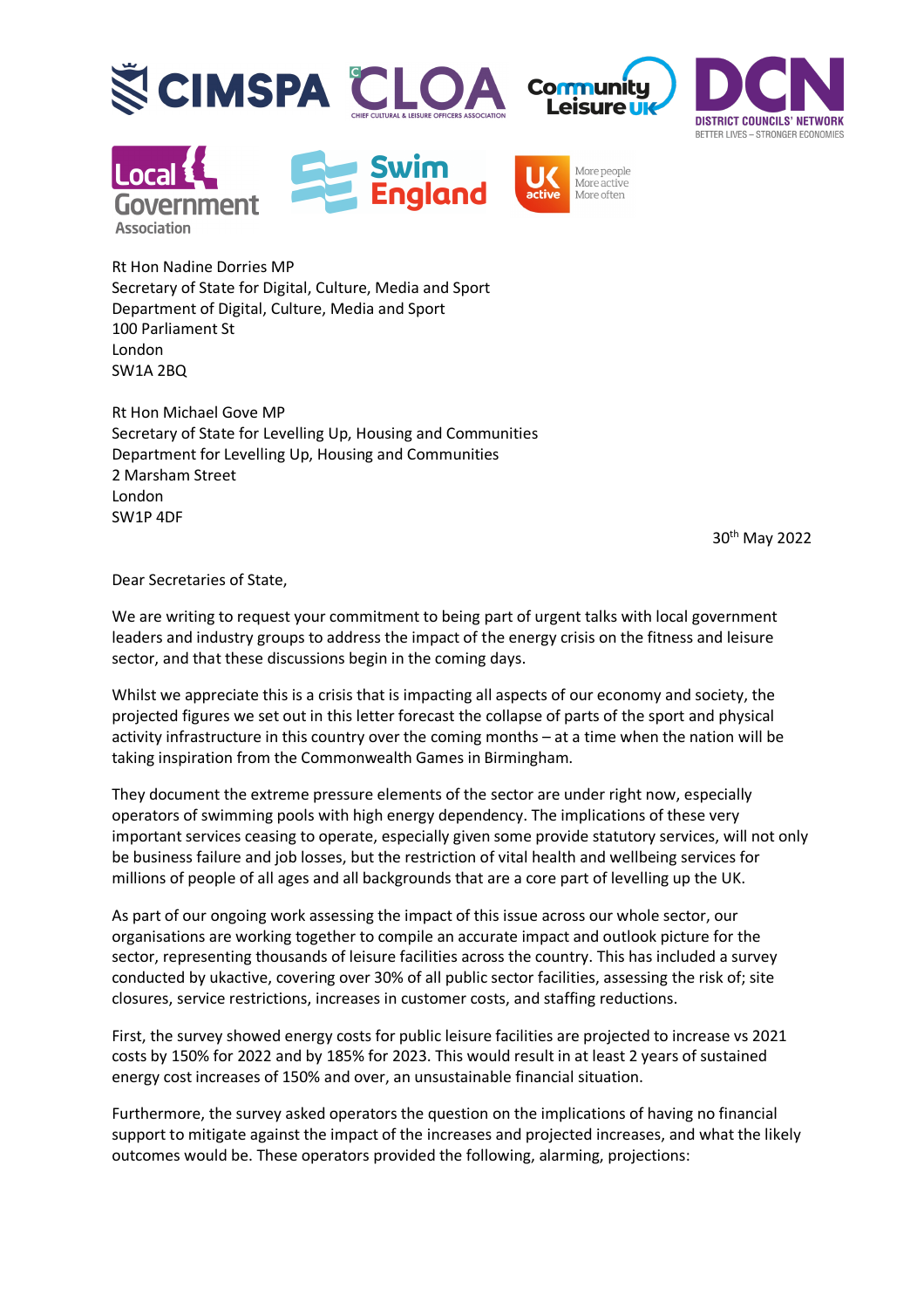Within the next 0-6 months (June 22 - November 22), operators have reported that:

- 78% of facilities are likely or extremely likely to increase customer prices
- 85% of facilities are likely or extremely likely to reduce services
- 63% of facilities are likely or extremely likely to reduce staffing

• up to 79% of facilities are likely or extremely likely to be forced to stop operating completely (this indicates the likelihood of having to stop operations for 'some or all' of their facilities as multi-site operators)

When we extend this outlook and look ahead to the next 0-12 months (June 22 - May 23), operators have reported:

- 100% of facilities are likely or extremely likely to increase customer prices
- 85% of facilities are likely or extremely likely to reduce services
- 85% of facilities are likely or extremely likely to reduce staffing

• up to 85% of facilities are likely or extremely likely to be forced to stop operating completely (this indicates the likelihood of having to stop operations for 'some or all' of their facilities as multi-site operators)

This survey of multi-site operators is also reflected in the surveyed feedback from individual, single site, operators.

The Chartered Institute for the Management of Sport and Physical Activity estimates that 75% of job losses incurred as a result of this crisis will be among young people aged 16-24 (a group already struggling with higher levels of unemployment than older cohorts).

We hope the scale of this situation is fully understood, and that you will join us in bringing our collective energy, urgency, and focus to bear on this issue which will impact communities across the UK. We believe this begins with urgent discussions over the coming days to review all possible options open to government to aid support for these facilities which are so important to levelling up the nation's health and wellbeing. This pressure on costs has come at an already challenging time for the sector. Throughout the pandemic councils and leisure providers have worked in partnership to stabilise the service through a range of measures provided by councils to their leisure provider and from leisure providers making full use of any financial reserves. The National Leisure Recovery Fund evaluation puts this subsidy at around £125 million from councils, and a similar figure from provider reserves. These resources are now exhausted.

Local government itself continues to face substantial inflationary, COVID-19 related, and demand led pressures making 2022/23 significantly more challenging for councils than initially estimated when council core spending was increased in the Spending Review. These rising costs cannot be met by increases to council tax alone, especially as councils try to balance their own financial pressures with the steep increase of living costs to households.

From our perspective, we believe these discussions must include the following options for offsetting these financial pressures.

- In-year grant with an increase to the local government settlement from 2023/24 to ringfence and protect public leisure facilities
- Immediate review of sector taxation and regulation that minimises other outgoing costs, with longer-term business tax reform to collectively support the sustainability and growth of the sector.
- Support for a move to non-carbon intensive heating methods